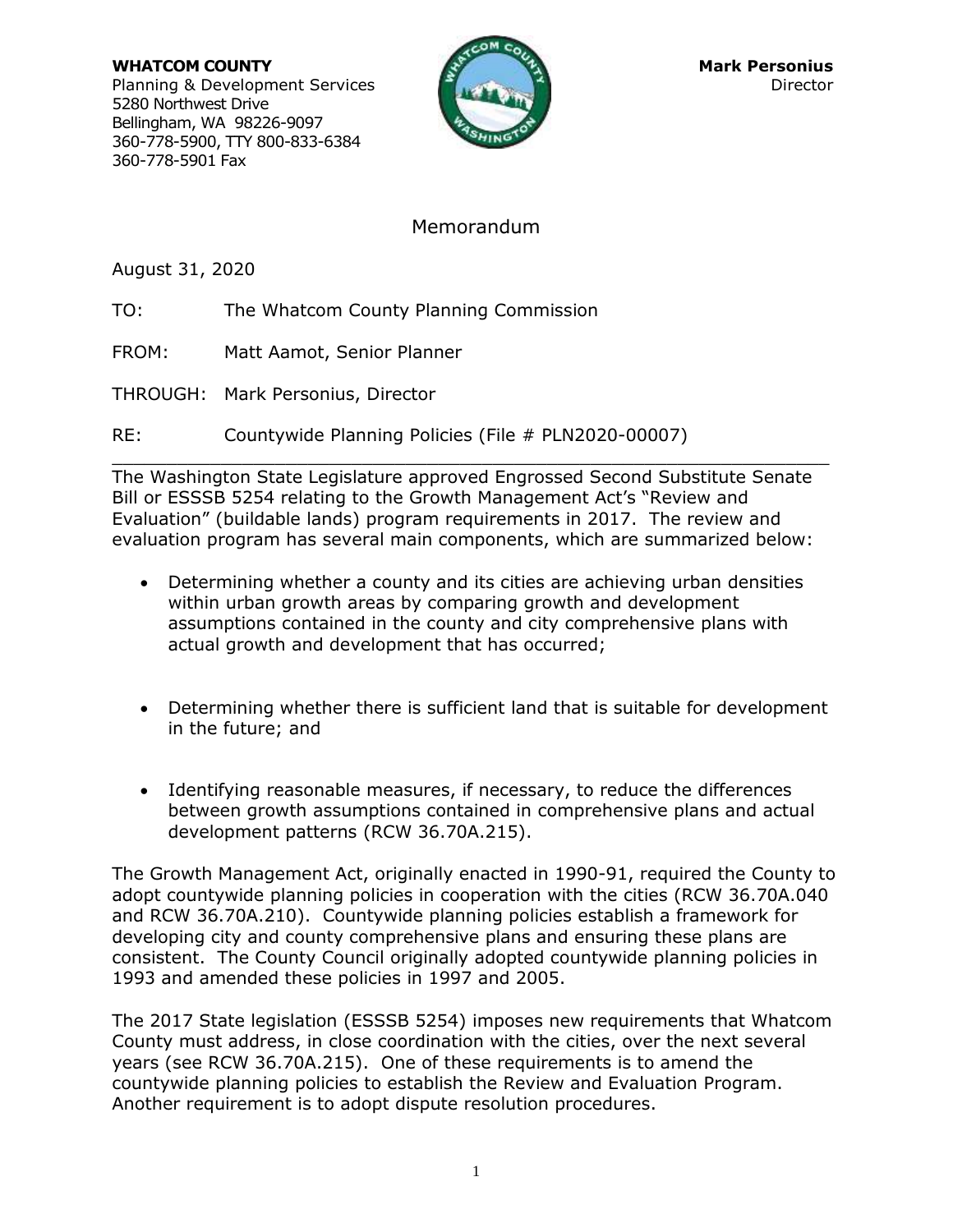The City/County Planner Group has developed proposed Countywide Planning Policies relating to the Review and Evaluation Program and Dispute Resolution Procedures. The County Executive has initiated these Countywide Planning Policies for review pursuant to an interlocal agreement between the County and Cities (Contract No. 202007014). These policies will govern how the County and Cities will implement and maintain the Review and Evaluation Program. The policies also set forth procedures for resolving any disputes relating to the Countywide Planning Policies that should arise between the jurisdictions.

Thank you for your review and consideration of the proposed Countywide Planning Policies. We look forward to discussing them with you.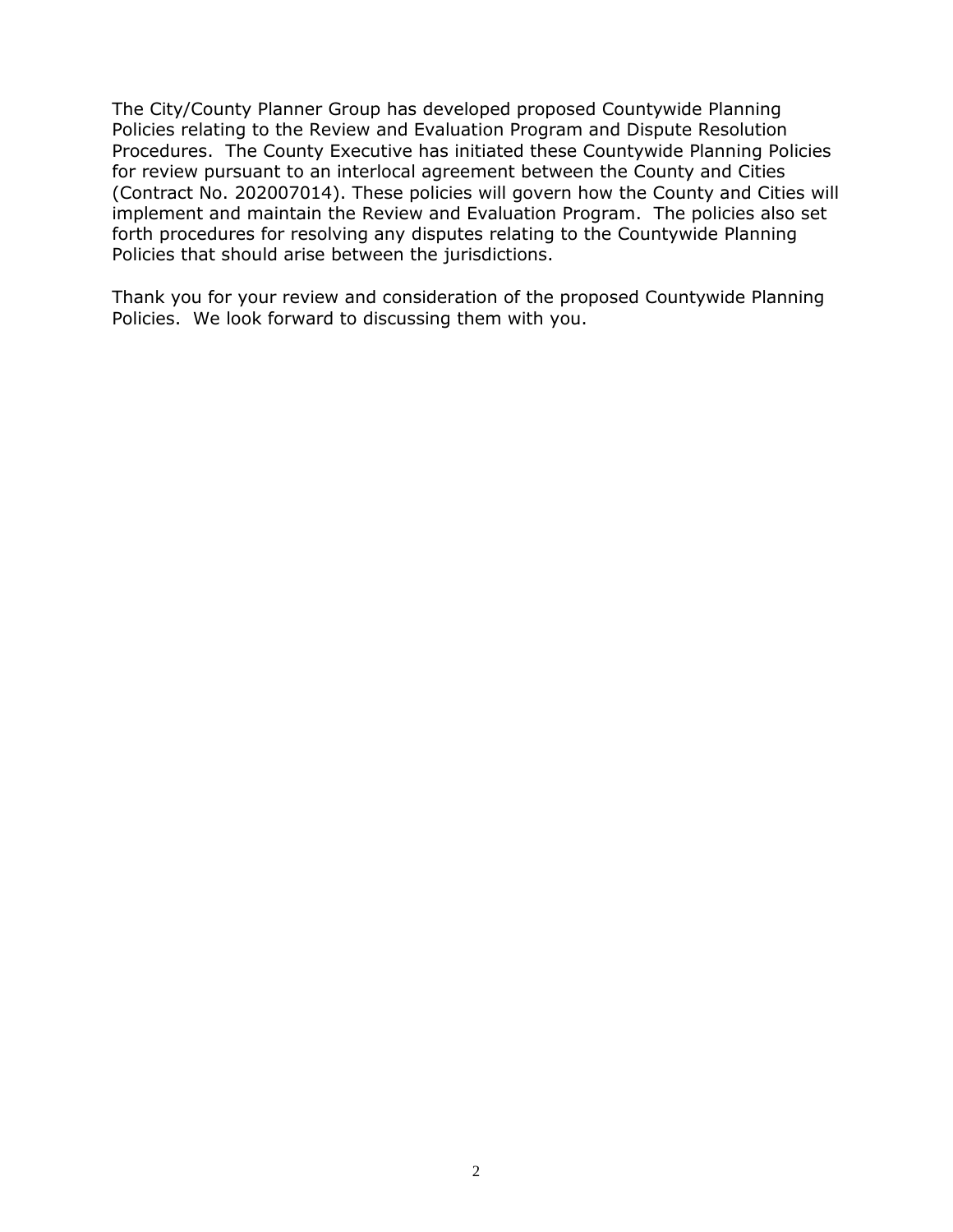# **WHATCOM COUNTY PLANNING & DEVELOPMENT SERVICES**

# **Countywide Planning Policies**

## **PROPOSED FINDINGS OF FACT AND REASONS FOR ACTION**

# **Background Information**

- 1. The proposal is to adopt Countywide Planning Policies (incorporated into Appendix C of the Whatcom County Comprehensive Plan) relating to:
	- a. Review and Evaluation Program (also known as "Buildable Lands").
	- b. Dispute Resolution Procedures.
- 2. Notice of the subject amendments was submitted to the Washington State Department of Commerce on April 20, 2020.
- 3. WAC 197-11-800 categorically exempts procedural actions from State Environmental Policy Act (SEPA) review. The SEPA Official determined that the subject proposal is exempt as a procedural action on April 21, 2020.
- 4. The subject Countywide Planning Policies were posted on the County website on April 20, 2020.
- 5. Notice of the Planning Commission hearing was published in the Bellingham Herald on August 28, 2020.
- 6. Notice of the Planning Commission hearing was posted on the County website as of August 28, 2020.
- 7. Notice of the Planning Commission hearing was sent to citizens, media, cities, and other groups on the County's e-mail list.
- 8. The Planning Commission held a public hearing on the subject amendments on September 10, 2020.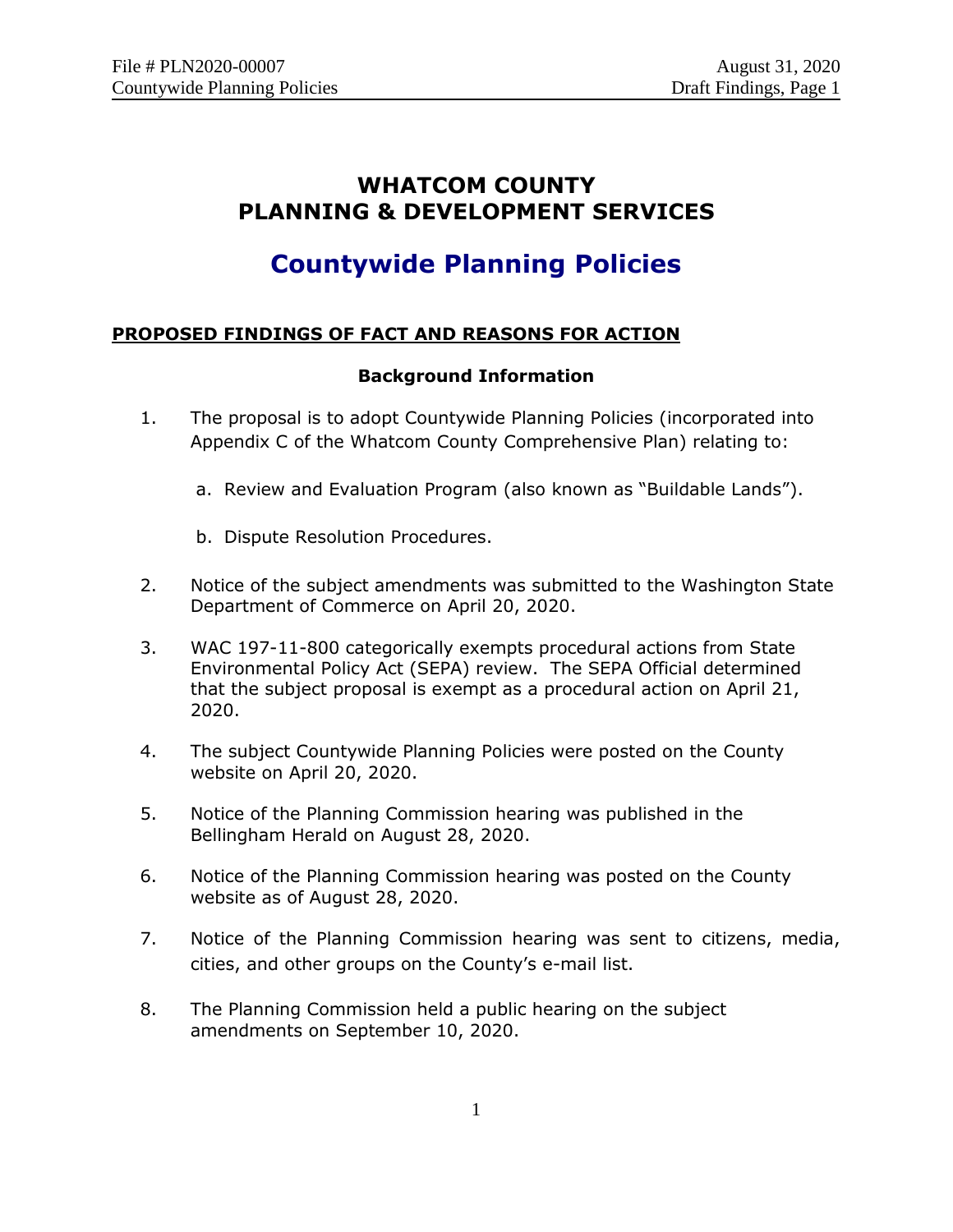- 9. The Growth Management Act (GMA), originally approved by the State Legislature in 1990-91, required the County to adopt countywide planning policies in cooperation with the Cities (RCW 36.70A.040 and RCW 36.70A.210).
- 10. The GMA states countywide planning policies are used ". . . solely for establishing a countywide framework from which county and city comprehensive plans are developed and adopted pursuant to this chapter. This framework shall ensure that city and county comprehensive plans are consistent . . ." (RCW 36.70A.210(1)).
- 11. The County Council adopted the original countywide planning policies in April 1993 (Resolution 93-024).
- 12. The County Council amended the countywide planning policies in March 1997 (Resolution 97-011).
- 13. The County Council amended the countywide planning policies in January 2005 (Ordinance 2005-022).
- 14. The Washington State Legislature approved Engrossed Second Substitute Senate Bill 5254 relating to the Growth Management Act's "Review and Evaluation" program requirements in 2017. This legislation imposes new requirements that Whatcom County must address, in close coordination with the cities, over the next several years.
- 15. The GMA now requires Whatcom County to ". . . adopt, in consultation with its cities, countywide planning policies to establish a review and evaluation program. . . (RCW 36.70A.215(1)).
- 16. The GMA also requires methods for resolving disputes among jurisdictions relating to these countywide planning policies (RCW 36.70A.215(2)(c)).
- 17. The City/County Planner Group formulated the subject countywide planning policies to address the GMA-mandated Review and Evaluation Program requirements.
- 18. The City/County Planner Group recommended that the Dispute Resolution Procedures should apply to any countywide planning issue rather than only matters relating to the Review and Evaluation Program. Therefore, the Dispute Resolution Procedures are separate and distinct from the Review and Evaluation Program policies.
- 19. The County Executive initiated these Countywide Planning Policies for review pursuant to an interlocal agreement between the County and Cities (Whatcom County Contract No. 202007014).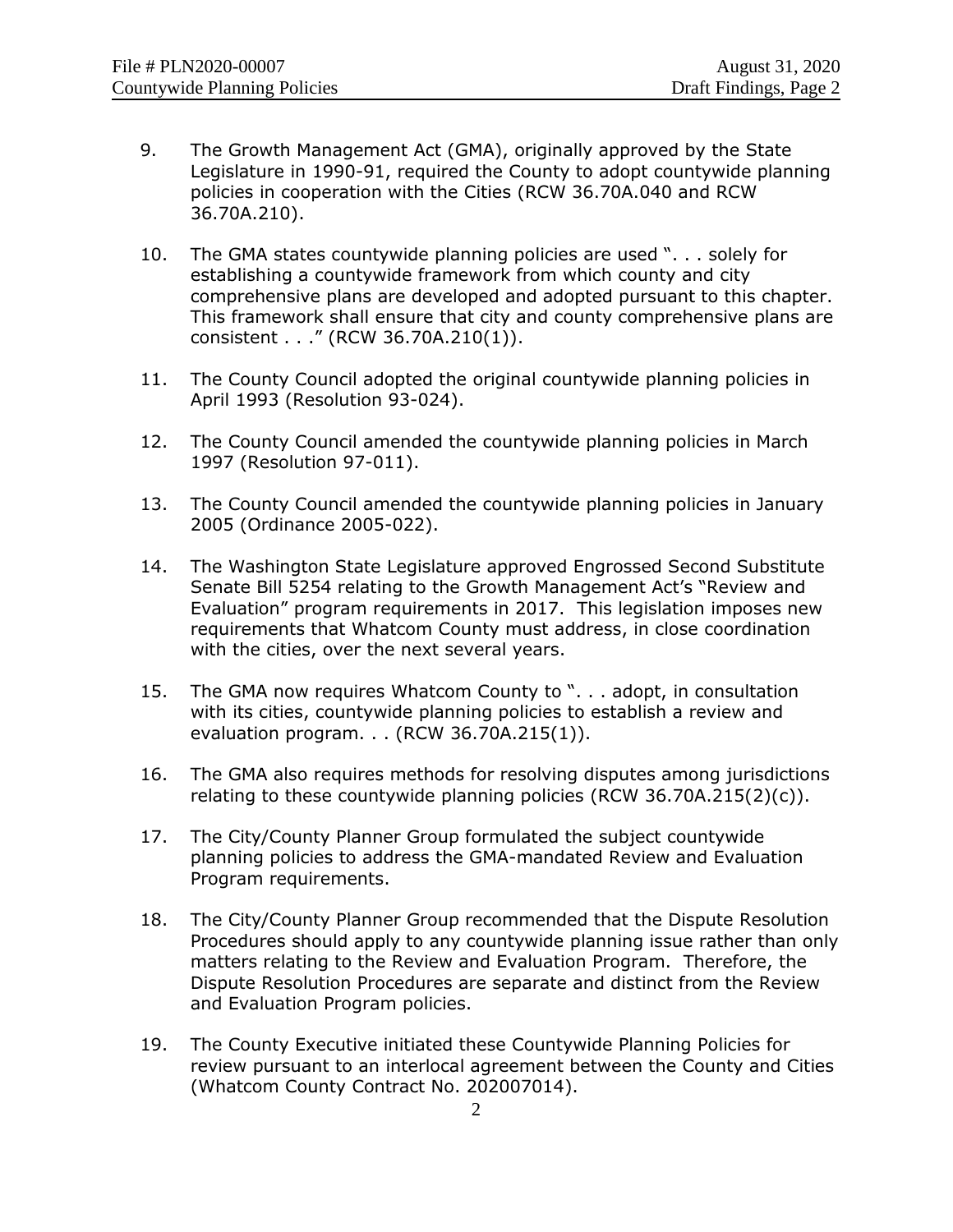- 20. GMA Planning Goal 11, relating to citizen participation and coordination, is to "Encourage the involvement of citizens in the planning process and ensure coordination between communities and jurisdictions to reconcile conflicts" (RCW 36.70A.020(11)).
- 21. The subject Countywide Planning Policies include the concepts of coordination and cooperative relationships between the County and Cities consistent with the GMA.

#### **PROPOSED CONCLUSION**

The subject Countywide Planning Policies are consistent with the GMA and are in the public interest.

#### **RECOMMENDATION**

Based upon the above findings and conclusions, staff recommends:

1. Approval of Exhibit A, Countywide Planning Policy amendments.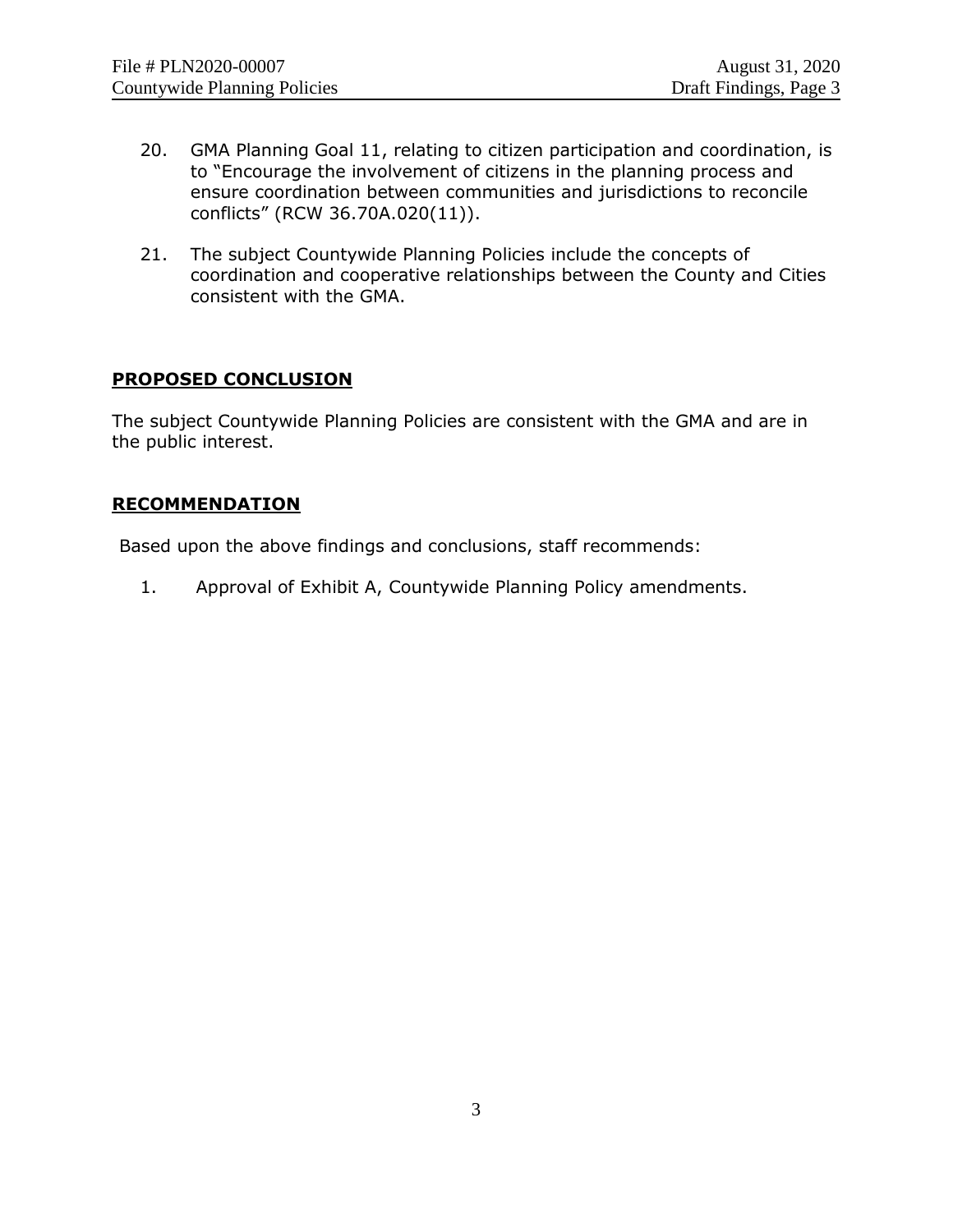# **Exhibit A**

## **Q. Review and Evaluation Program**

- 1. The County and cities will cooperate to implement and maintain a program that meets the review and evaluation requirements of RCW 36.70A.215, unless the Growth Management Act no longer contains these requirements or sufficient funds are not appropriated by the state.
- 2. The purposes of this program are to:
	- a. Compare actual (achieved) development densities with planned development densities and determine whether the County and cities are achieving planned urban densities within urban growth areas and have sufficient suitable land to accommodate planned population and employment growth through the remainder of the 20-year planning period.
	- b. Identify and adopt reasonable measures, if necessary, to reduce the differences between actual development patterns and growth and development assumptions contained in the County comprehensive plan and/or city comprehensive plans.
- 3. The County, in conjunction with the cities, will develop and maintain a Review and Evaluation Program Methodology, taking into consideration the State Department of Commerce *Review & Evaluation Program Buildable Lands Guidelines*.
- 4. The County, in conjunction with the cities, will prepare, adopt, and publish a Buildable Lands Report in accordance with the timeframes set forth in the Growth Management Act.
- 5. The County and cities will follow the Review and Evaluation Program Methodology for the collection, monitoring, and analysis of development activity data, and comparing actual growth and development patterns with growth and development assumptions. As part of this process, the cities and County will collect data annually. The cities will provide collected data to the County upon request.